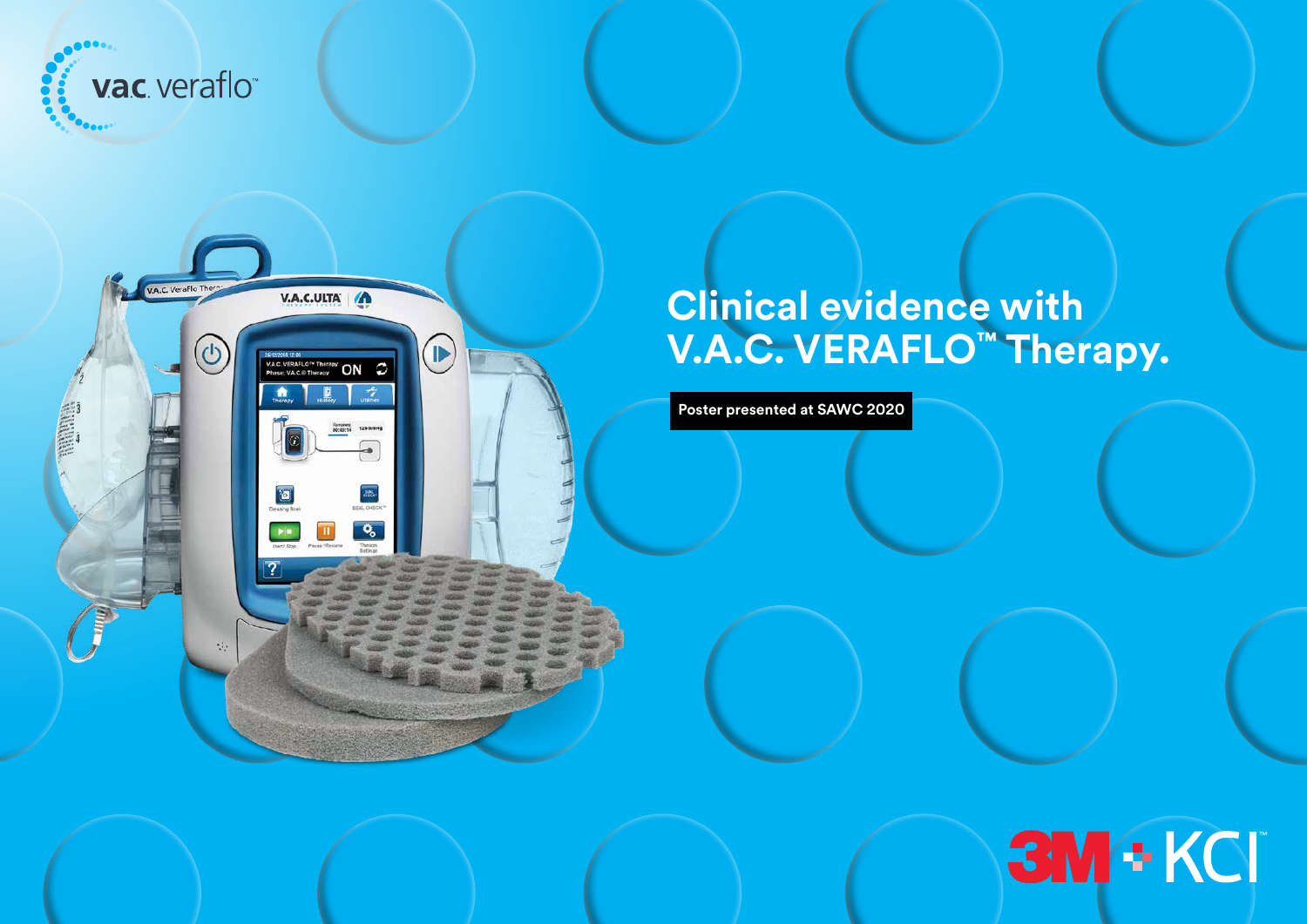## **Frequency of Surgical Debridement During Use of Negative Pressure Wound Therapy with Instillation\* Versus Control: Systematic Review and Meta-Analysis1** Allen Gabriel, MD, FACS<sup>1</sup>, Paul Kim, DPM<sup>2</sup>, Mark Camardo, MS<sup>3</sup>

**1 Private Practice, Vancouver, WA; 2 UT Southwestern Medical Center, Dallas, TX; 3 3M, San Antonio, TX**

**Presented at the Symposium on Advanced Wound Care Spring/Wound Healing Society: A Virtual Experience, July 24-26, 2020 NOTE: Specific indications, contraindications, warnings and precautions, and safety information exist for these products and therapies. Please consult product labeling prior to use.**

- Large randomized, controlled trials that evaluate the effects of negative pressure wound therapy with instillation of a topical solution and dwell time (NPWTi-d) are lacking.
- There is a need to synthesize existing data across multiple studies to provide a more precise estimate of the clinical effects of NPWTi-d.

#### **Introduction**

#### **Methods**

#### **Purpose**

• A systematic literature review and meta-analysis of comparative studies were performed to determine the effects of NPWTi-d\* versus control therapy in the adjunctive management of complex wounds.

- We performed a systematic literature review and meta-analysis according to PRISMA (Preferred Reporting Items for Systematic Reviews and Meta-Analyses) guidelines.
- Weighted standardized mean difference or odds ratios and 95% confidence intervalswere calculated to pool study and control group results in each publication for analysis.
- Thirteen studies comprising 720 patients<sup>1-13</sup> were included in the analysis.

NPWTi-d, when used in conjunction with good clinical practice (e.g., debridement, appropriate antibiotics), was more beneficial than the comparator with respect to number of surgical debridements during therapy, time to readiness for final wound closure, duration of therapy, number of wounds closed, and number of patients with reduced bacterial bioburden.

### **Conclusions**

| <b>Table II</b> There dilary als chapolite reserve. |                |                            |                                                |         |                                                              |                               |         |             |
|-----------------------------------------------------|----------------|----------------------------|------------------------------------------------|---------|--------------------------------------------------------------|-------------------------------|---------|-------------|
| <b>Outcome or Subgroup</b>                          | <b>Studies</b> | Subjects/<br><b>Wounds</b> | <b>Standardized</b><br>means across<br>studies |         | <b>Effect Estimate</b><br><b>Std Mean</b><br>Difference (95% | <b>Odds Ratio</b><br>(95% CI) | p-value | $ 2\rangle$ |
|                                                     |                |                            | <b>NPWTi</b>                                   | Control | CI)                                                          |                               |         |             |
| <b>Number of surgical debridements</b>              | $\overline{7}$ | 495                        | 2.23                                           | 3.07    | $-0.84$ $(-1.51, -0.17)$                                     | N/A                           | 0.01    | 91%         |
| Time to final surgical procedure (days)             | 8              | 525                        | 3.02                                           | 4.16    | $-1.14$ $(-2.17, -0.12)$                                     | N/A                           | 0.03    | 96%         |
| Length of therapy (days)                            | $\overline{4}$ | 183                        | 1.52                                           | 3.49    | $-1.97(-3.75,-0.19)$                                         | N/A                           | 0.03    | 95%         |
| <b>Number of wounds closed</b>                      | 6              | 413                        |                                                |         | N/A                                                          | 2.39(1.22, 4.68)              | 0.01    | 10%         |
| Subjects with bacterial count reduction             | $\overline{2}$ | 86                         | $-1$                                           |         | N/A                                                          | 4.40 (1.65, 11.7) 0.0003      |         | $0\%$       |
| Length of hospital stay (days)                      | 3              | 254                        | 1.17                                           | 3.28    | $-2.11(-4.35, 0.13)$                                         | N/A                           | 0.06    | 97%         |



**\*V.A.C. VERAFLO™ Therapy, KCI, now part of 3M Company.** The authors thank 3M for 1. Chowdhry SA, Wilhelmi BJ. *PRS Global Open*. 2019 Jan 4;7(1):e2087. 2. Daeschlein G, Napp M, Lutze S, et al. *Wound Medicine*. 2016 Jun;13:5-11. 3. DeFazio MV, Economides JM, Anghel EL, et al. *Wounds*. 2017Oct;29(10):289- 9. Kim PJ, Attinger CE, Steinberg JS, Evans KK, Powers KA, et al. *Plastic and*  296. 4. Gabriel A., Shores J, Heinrich C, et al. *Int Wound J.* 2008; 5(3):399-413. 5. Gabriel A, Kahn K, Karmy-Jones R. *Eplasty*. 2014 Nov 3;14:e41. 6. Garcia-Ruano A, Deleyto E, Garcia-Fernandez S. *Journal of Surgical Research*. 7. Goss SG, Schwartz JA, Facchin F, et al. *J Am College Clinical Wound Specialists*. 13. Yang C, Goss SG, Alcantara S, et al. *Wounds.* 2017;29:240-246. 8. Jurkovic A, Bartos J, Bencurik V, et al. *Rozhledy v Chirurgii*. 2019 Spring;98(4):152-158. *Reconstructive Surgery*. 2014 Mar;133(3):709-16. 10. Kim PJ, Lavery LA, Galiano RD, et al. *Int Wound J*. In press. 2020 11. Omar M, Gathen M, Liodakis E, et al. *J Wound Care*. 2016 Aug;25(8):475-8. 12. Timmers MS, Graafland N, Bernards AT, et al. *Wound Repair Regen.* 2009;17:278-286.



Figure 3. Number of subjects with bacterial count reduction (Forest plot: NPWTi-d vs Control).

- Endpoint results of the meta-analysis are shown in **Table 1**.
- Significantly fewer surgical debridements were performed in NPWTi-d patients versus control patients (p=0.01) (**Figure 1**).
- Wounds in the NPWTi-d group were ready for closure faster than control wounds (p=0.03) (**Figure 2**).
- The odds of reducing bacterial count from baseline in the NPWTi-d group was 4.4 times greater than control group wounds  $(p=0.003)$ (**Figure 3**).
- Percent reduction of bacterial count in NPWTi-d wounds was evident in all studies that captured that endpoint (**Figure 4**).
- Wounds in NPWTi-d group were 2.39 times more likely to close than control group wounds (p=0.01).
- There was a significantly shorter length of therapy in NPWTi-d patients versus control patients (1.5 days vs 3.5 days, p=0.03).

#### **Results**

## **Results (Cont'd) Results (Cont'd)**

#### **Table 1.** Meta-analysis endpoint

#### **References**

- 
- 
- 2016 Dec;206(2):292-7.
- 2014;4:74-80.

**Figure 1.** Number of surgical debridements (Forest plot: NPWTi-d vs Control).



**Figure 2.** Time to wound readiness for closure (Forest plot: NPWTi-d vs Control).

|                                                                                | Instillation | Control |                            |    |
|--------------------------------------------------------------------------------|--------------|---------|----------------------------|----|
| <b>Study or Subgroup</b>                                                       |              |         | <b>Events Total Events</b> | Τo |
| Garcia-Ruano 2016                                                              |              | 11      | g                          |    |
| Jurkovic 2019                                                                  | 14           | 19      | g                          |    |
| <b>Total (95% CI)</b>                                                          |              | 30      |                            |    |
| Total events                                                                   | 21           |         | 18                         |    |
| Heterogeneity: Tau <sup>2</sup> = 0.00; Chi <sup>2</sup> = 0.03, df = 1 (P = 0 |              |         |                            |    |
| Test for overall effect: $Z = 2.97$ (P = 0.003)                                |              |         |                            |    |
|                                                                                |              |         |                            |    |

**Figure 4.** Bioburden level percent change from baseline (CFU/gram).